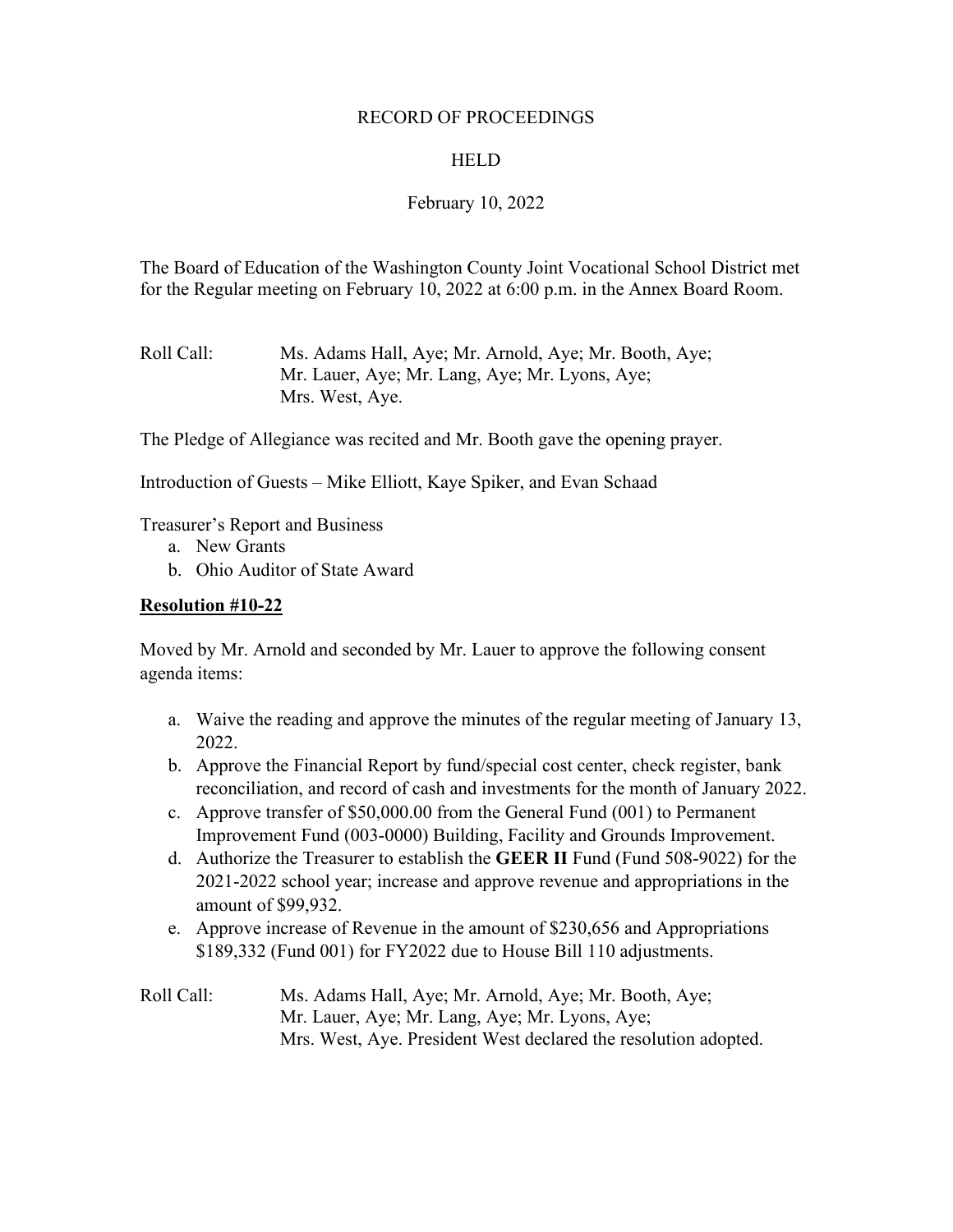Page 6327 Minutes – Washington County JVS District February 10, 2022

Superintendent's Report and Business

- a. Sophomore Hands On was held February 8&9, 2022
- b. Marietta Area Chamber of Commerce Annual Dinner Meeting, Monday March 14<sup>th</sup> @ Marietta College – Dyson-Baudo Recreation Center.
- c. Blended Learning Approval sent to State for Approval
- d. Short Term Certificate for Adult Tech Students \$30,750
- e. Grants (Graduation Pathways Grant/Summer Camp Grants/Career Awareness)
- f. Board Policies
- g. SB166 Driver's Education Funding
- h. County Wide Professional Development Day September 23, 2022

# **Resolution #11-22**

Moved by Mr. Booth and seconded by Mr. Arnold to approve the following consent agenda items:

- a. Accept the following donations:
	- 1. ECO USA, 516 Camden Street, Parkersburg, WV 26101 donated a 20 Horsepower Steam Boiler worth \$1,500 to the Industrial Maintenance Mechanic program.
	- 2. Shaun Fullmer, 804 N 7<sup>th</sup> Street, Marietta, OH 45750 donated a 2005 Toyota Prius to be used by the Auto Mechanics Program.
- b. Employ the following part-time Adult Technical Training instructors for the year ending June 30, 2022:

| <b>Name</b>  | Area                              | Rate/Hr. | <b>Effective</b>  |
|--------------|-----------------------------------|----------|-------------------|
| Sara Sauls   | Medical Assistant                 | \$22.40  | February 14, 2022 |
| Sara Sauls   | <b>Medical Billing Specialist</b> | \$22.40  | February 14, 2022 |
| Sara Sauls   | <b>STNA</b>                       | \$22.40  | February 14, 2022 |
| Robin Wright | <b>STNA</b>                       | \$24.80  | February 14, 2022 |

- c. Approve Blended Learning Plan for Washington County Career Center for the school year 2021-2022.
- d. Approve College Credit Plus Memorandum of Understanding and Data Sharing Agreement between Zane State College and Washington County Career Center for the academic year 2022-2023.
- e. Approve agreement between Southeastern Ohio Regional Medical Center and Washington County Career Center to establish a clinical education affiliations agreement for phlebotomy clinicals.
- f. Approve Short Term Certificate Award Agreement between the Ohio Department of Higher Education and Washington County Career Center for a project period of January 3, 2022, through June 30, 2023.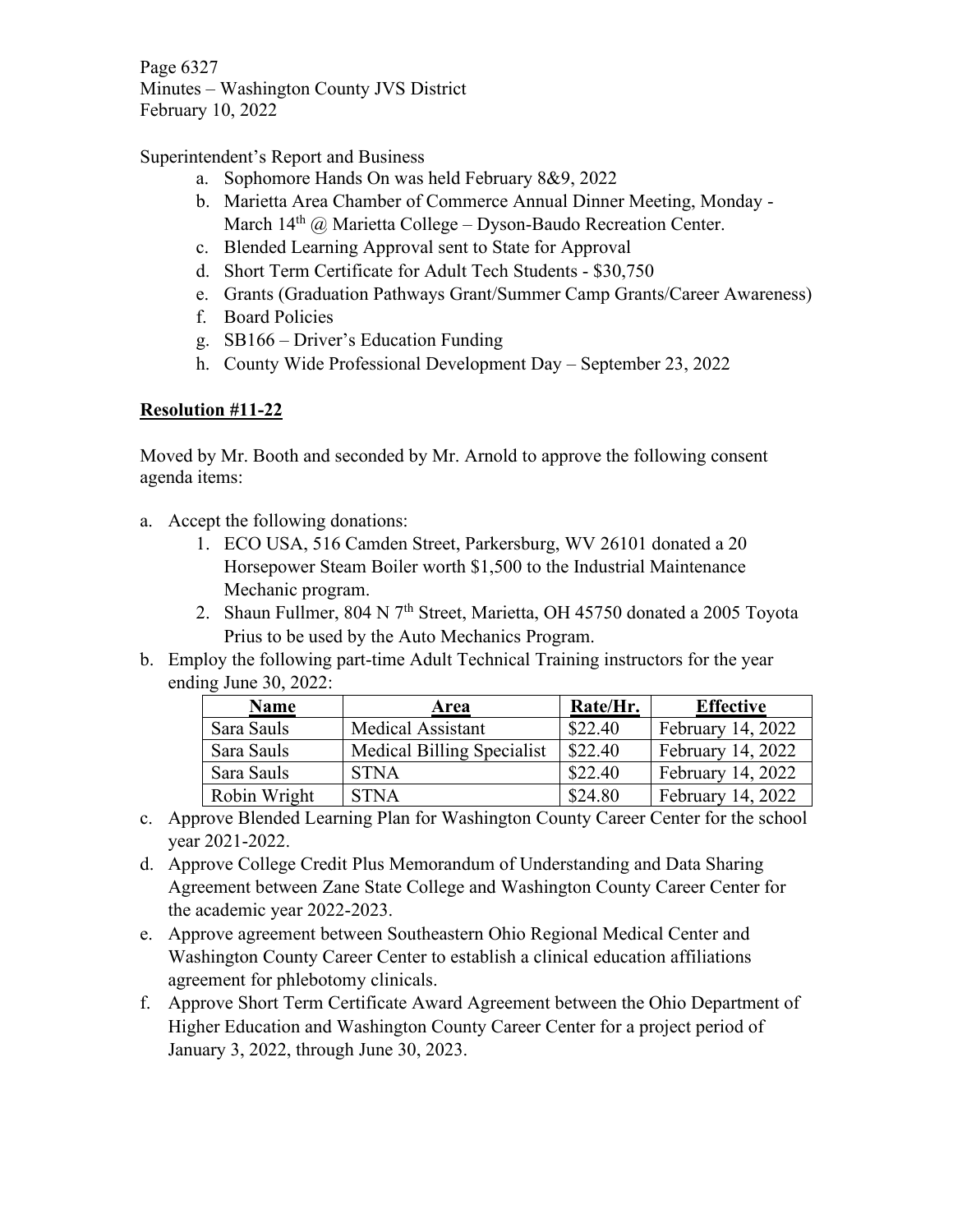Page 6328 Minutes – Washington County JVS District February 10, 2022

- g. Approve Workforce Development System Subgrant Agreement between Ohio Valley Employment Resources and Washington County Career Center for a period of grant 9/30/2021-9/29/2024.
- Roll Call: Ms. Adams Hall, Aye; Mr. Arnold, Aye; Mr. Booth, Aye; Mr. Lauer, Aye; Mr. Lang, Aye; Mr. Lyons, Aye; Mrs. West, Aye. President West declared the resolution adopted.

## **Resolution #12-22 – Employ Compliance & Workforce Development Manager – Adult Technical Training**

Moved by Mr. Lauer and seconded by Mr. Lyons to approve the following resolution:

Employ **Heidi Comstock** as a full-time Compliance & Workforce Development Manager, Adult Technical training beginning February 16, 2022.

Her employment classification will be Classification I, Step 1 (7  $\frac{1}{2}$  hours per day) - (260 days a year) at  $$23,632.18$  (pro-rated salary for 97 days) – 8 pays for the remainder of the 2021-2022 school year.

Roll Call: Ms. Adams Hall, Aye; Mr. Arnold, Aye; Mr. Booth, Aye; Mr. Lauer, Aye; Mr. Lang, Aye; Mr. Lyons, Aye; Mrs. West, Aye. President West declared the resolution adopted.

# **Resolution #13-22 – Accept Retirement of John Moore, Industrial Training Coordinator**

Moved by Mr. Arnold and seconded by Mr. Lyons to adopt the following resolution:

WHEREAS, **John Moore**, **Industrial Training Coordinator** with 23 years of service at the Career Center has requested to be released from his contract of employment for retirement purposes by way of his letter of retirement effective April 1, 2022; and,

BE IT RESOLVED, That severance pay be provided under the provisions of his contract; and,

BE IT FURTHER RESOLVED, That the Board of Education commends him for his public service rendered, commitment to students, and loyalty to the school and the community; and,

Be IT FURTHER RESOLVED, That this retirement is accepted with deep regret, but with best wishes and sincere appreciation.